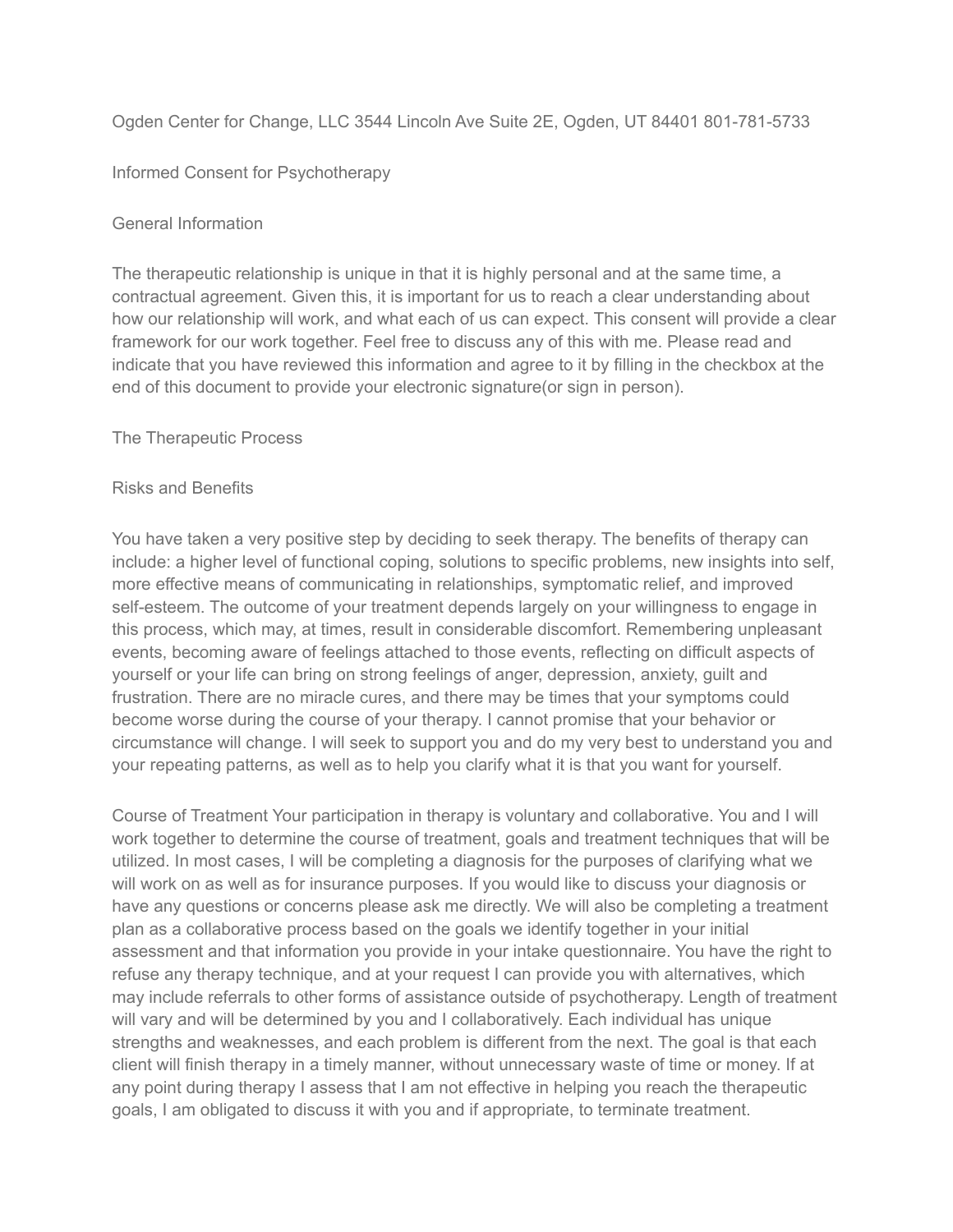## **Termination**

Ending relationships can be difficult. Therefore, it is important to have a termination process in order to achieve some closure. The appropriate length of the termination depends on the length and intensity of the treatment. I may terminate treatment after appropriate discussion with you and a termination process if I determine that the psychotherapy is not being effectively used, if you are in default on payment, or if I perceive any threats. You also have the right to terminate at any point and for any reason. If therapy is terminated for any reason or you request another therapist, I will provide you with a list of qualified psychotherapists to treat you. You may also choose someone on your own or from another referral source. Should you fail to schedule a follow up appointment, or if you no show and do not contact me, for legal and ethical reasons, I must consider the professional relationship discontinued.

## Insurance/Third Party Payers

If you will be using insurance it is your responsibility to verify your coverage, including any co-pays or deductibles. If your insurance does not cover your visits, or they apply the amount to your deductible, you will receive a bill and will be responsible for the full amount. Please talk with the Office Manager if you have any questions about your insurance coverage.

By signing this document you authorize the release of any medical or other information about you necessary to process claims or receive payment for services rendered by your therapist. This release includes any insurance carrier, third party payer or Vocational Rehabilitation. You should also be aware that most insurance companies require that I provide them with your clinical diagnosis. Sometimes I have to provide additional clinical information, such as treatment plans, progress notes or summaries, or copies of the entire record (in rare cases). This information will become part of the insurance company files and I have no control over what they do with it once it is in their possession. I will provide you with a copy of any records I submit, if you request it. You understand that, by using your insurance, you authorize me to release such information to your insurance company. I will try to keep that information limited to the minimum necessary. You also authorize payment of medical benefits to the Ogden Center for Change, LLC for services rendered by your therapist.

#### Payments and Co-Payments

The cost for your therapy services will be as follows: for David Johnson, PhD \$200 per session, for Kathryn Johnson, LCSW \$150 per session, for Kevin White, CMHC \$150 per session, for Barrett Wilson, LMFT \$150 per session. If you are paying privately this whole cost will be your responsibility, if you are utilizing insurance you will be responsible for your portion (co-pay, deductible, etc). Payment for services is due on the date of service. If you choose to enter your credit card into your online portal using Stripe, your payment will be processed automatically following each weekly appointment (this includes any late cancellation or no show fees). If at any time you wish to remove your credit card information, log into your portal or talk with our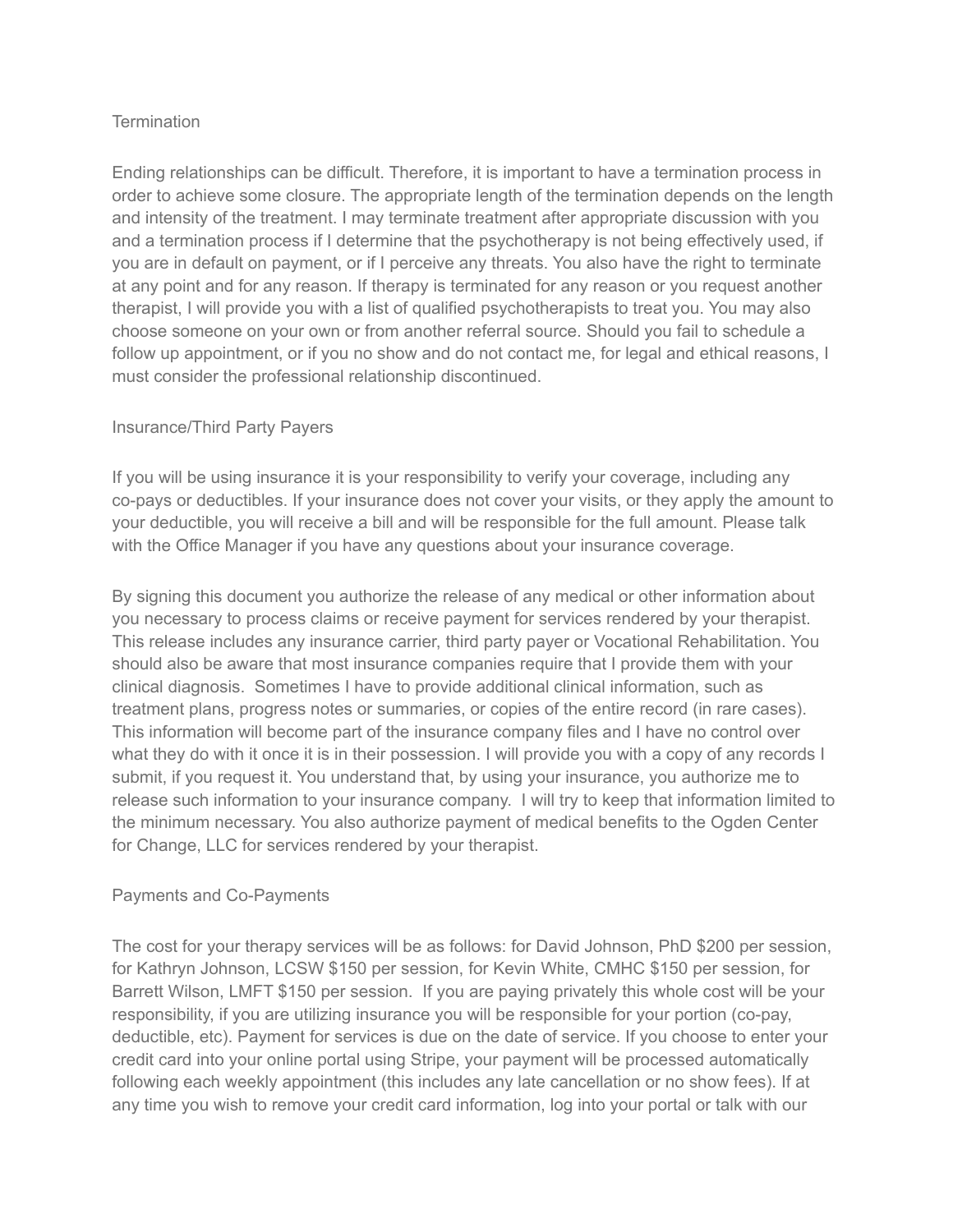Office Manager and she will be happy to remove your information. If you would like a receipt emailed to you following each transaction please talk with our Office Manager. If your account has a balance on it due to non-payment we ask that you pay your bill in full before your next appointment. If you are unable to remain current on your bill, we will begin the termination process and offer you appropriate referrals.

# **Confidentiality**

The session content and all relevant materials to the client's treatment will be held confidential unless the client (or a minor's parent/legal guardian) requests in writing to have all or portions of such content released to a specifically named person/persons. Limitations of such client held privilege of confidentiality exist and are itemized below:

- 1. If a client threatens or attempts to commit suicide or otherwise conducts him/her self in a manner in which there is a substantial risk of incurring serious bodily harm.
- 2. If a client threatens grave bodily harm or death to another person.
- 3. If the therapist has a reasonable suspicion that a client or other named victim is the perpetrator, observer of, or actual victim of physical, emotional or sexual abuse of children under the age of 18 years.
- 4. Suspicions as stated above in the case of an elderly person who may be subjected to these abuses.
- 5. Suspected neglect of the parties named in items #3 and # 4.
- 6. If a court of law issues a legitimate subpoena for information stated on the subpoena.
- 7. If a client is in therapy or being treated by order of a court of law, or if information is obtained for the purpose of rendering an expert's report to an attorney.
- 8. Additional, rare instances where disclosure is required or allowed by federal or state law.

In keeping with standards of practice, I may consult with other mental health professionals regarding care and management of cases. The purpose of this consultation is to ensure quality of care. These professionals are held to the same standard of confidentiality. I will maintain confidentiality and protect your identity by not using real names or any identifying information.

Ogden Center for Change maintains an electronic medical record system. Besides your therapist, your records are available to the Practice Administrator for scheduling, billing and oversight activities only. The Practice Administrator is subject to the same confidentiality requirements as your therapist.

If we see each other accidentally outside of the therapy office, I will not acknowledge you first. Your right to privacy and confidentiality is of the utmost importance to me, and I do not wish to jeopardize your privacy. However, if you acknowledge me first, I will be more than happy to speak briefly with you, but feel it appropriate not to engage in any lengthy discussions in public or outside of the therapy office.

Couples Counseling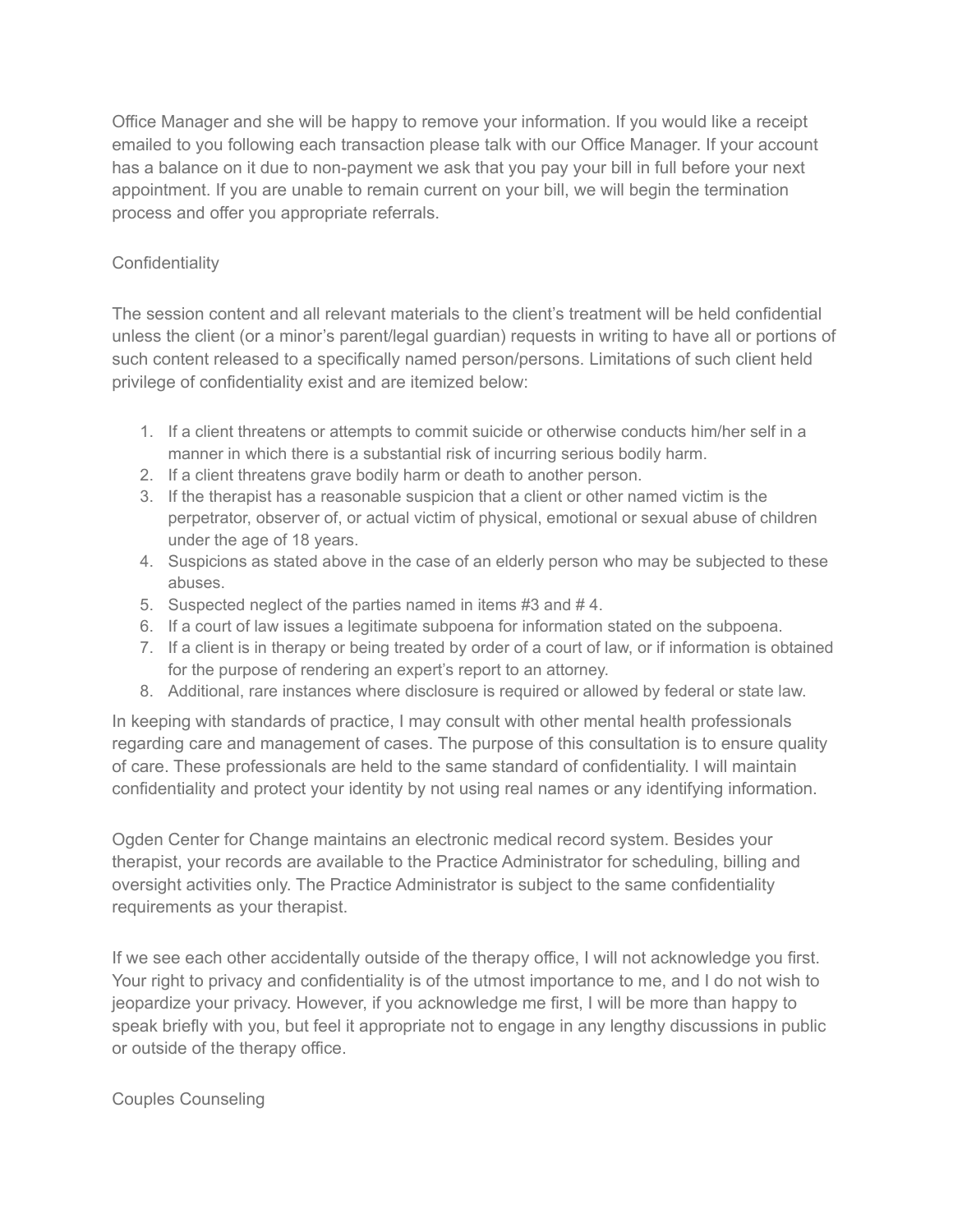By signing this document you agree and understand that information discussed in couples therapy is for therapeutic purposes and is not intended for use in any legal proceedings involving the partners. You agree not to subpoena your therapist to testify for or against either party or to provide records in a court action.

By signing this document both members of the couple agree that anything either member tells the therapist, whether on the phone or in an individual meeting, may not be held as confidential, and at the therapist's discretion may be shared with the spouse/partner during a subsequent couple session.

When you attend couples therapy sessions, you as a couple are considered to be "the client" and your mental health records therefore belong to both of you. This means that except in the circumstances above, I will need a written consent from both of you in order to disclose any information from your record to a third party or to each individual member of the couple.

If you are participating in both individual and couples therapy at the Ogden Center for Change, both of your therapists will have access to your records and may consult on your case in order to ensure the best possible care. If there is any information that you do not want your therapists to discuss or if you would like to request that they not consult, it is your responsibility to communicate this with your therapists and request that your records be maintained separately.

## **Communication**

You may opt into text or email reminders of your appointments through our client portal. Please be advised that our system does not allow for text or email responses to cancel or change appointments. I will not have the ability to text with you through our phone system.

Email is not a fully secure way to communicate. In an effort to protect your Protected Health Information it is our policy to keep email communications to a minimum. You may indicate whether email is acceptable to you in your client portal. You may desire to send an email in an effort to coordinate scheduling or communicate about billing or insurance issues. There are some potential risks to email which include email accounts can be hacked, misdelivery of email to an incorrect address, and the fact that email providers have access to the information contained in the email. We do use a professional service through google called G suite in order to enhance safety and security, but if you do choose to email please be aware of these risks. Ogden Center for Change maintains one general staff email that is monitored by the team, this is not intended for confidential communication with your therapist.

If you need to contact me between sessions, please leave a message on my voicemail. I am often not immediately available; however, I will attempt to return your call within 24 hours. If a true emergency situation arises, please call 911, or a local crisis line (801) 625-3700, or The National Suicide Hotline 1-800-273-TALK, or go to any local emergency room (e.g. McKay Dee hospital).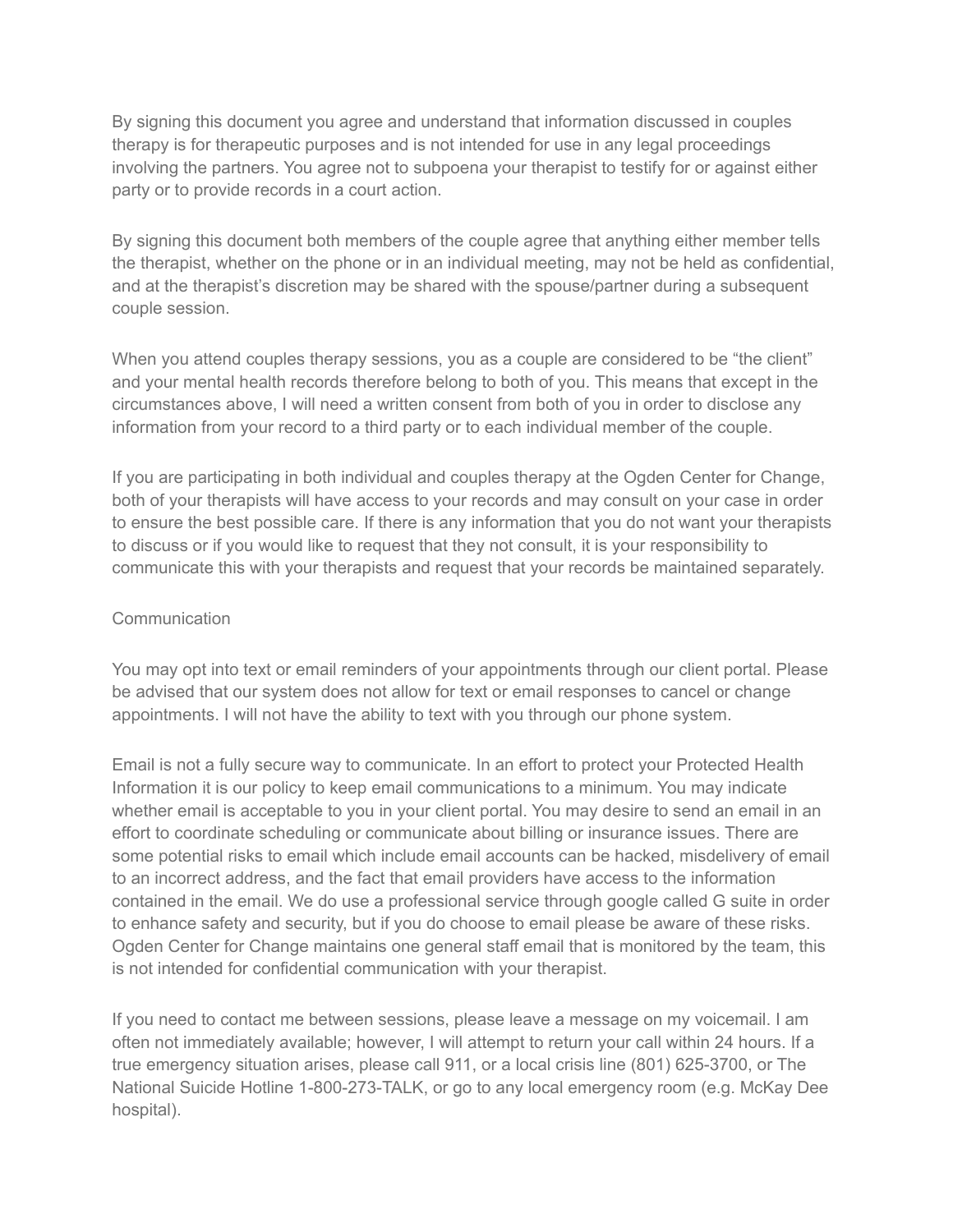#### Recording sessions

Please feel free to take notes in session if you believe it will be helpful in remembering key points of discussion. However, audio or video recording of sessions is prohibited, unless express permission is given by your therapist.

#### Emotional Support Animals

If you are interested in obtaining an Emotional Support Animal letter, please be aware that I do not write these letters.

Teletherapy Informed Consent

I hereby consent to engage in teletherapy with a mental health professional through the office of Ogden Center for Change. I understand that

"teletherapy" includes consultation, treatment, transfer of medical data, emails, telephone conversations and education using interactive audio, video, or data communications. I understand that teletherapy also involves the communication of my medical and psychological information – both orally and visually.

I understand that I have the following rights with respect to teletherapy:

- 1. I have the right to withhold or withdraw consent at any time without affecting my right to future care or treatment.
- 2. The laws that protect the confidentiality of my medical information also apply to teletherapy, as such, I understand that the information disclosed by me during the course of my therapy or consultation is generally confidential. However, there are both mandatory and permissive exceptions to confidentiality which are discussed in detail in Ogden Center for Change's general Informed Consent for Psychotherapy I received along with this consent form. I also agree to not record teletherapy sessions without permission.
- 3. I understand that there are risks and consequences from teletherapy including, but not limited to, the possibility, despite reasonable efforts on the part of my clinician that the transmission of my information could be disrupted or distorted by technical failures; the transmission of my information could be interrupted by unauthorized persons; and/or the electronic storage of my medical information could be accessed by unauthorized persons
- 4. In addition, I understand that teletherapy based services and care may not be as complete as and may have different risks than face-to-face services. I also understand that if my clinician believes I would be better served by another form of therapeutic services (e.g., face-to-face services) I will be referred to a professional who can provide such services in my area. Finally, I understand that there are potential risks and benefits associated with any form of psychotherapy, and that despite my efforts and the effort of my clinician, my condition may not improve and, in some cases, may even get worse.